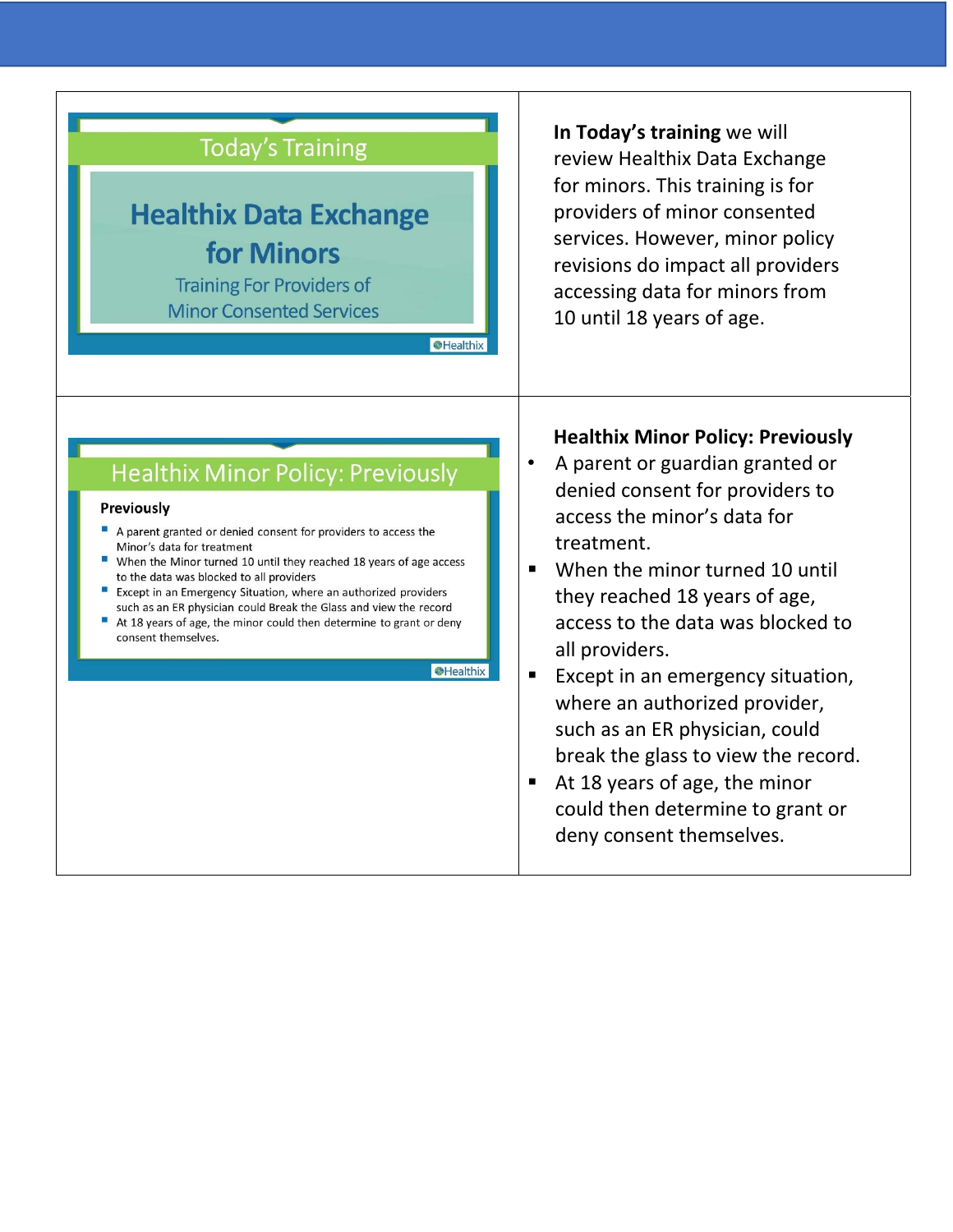| <b>Healthix Minor Policy</b><br>Revised in 2017<br>A parent granting or denying consent for access to the Minor's data<br>will be allowing/denying access to data from birth until 18 years<br>a.<br>While sensitive minor consented data is also available, steps have been<br>taken to ensure privacy on behalf of the minor<br>SAMHSA data is handled separately<br>The Minor from 10 until 18 years can grant a one-time consent at the<br>time of visit, so that a provider can view their complete record. This<br>consent expires at the end of the visit<br><b>SHealthix</b> | <b>Healthix Minor Policy:</b><br><b>Revision 2017 Now</b><br>A parent granting or denying<br>п<br>consent for access to the minor's<br>data will now be allowing access<br>for data from infancy to 18 years<br>of age.<br>While sensitive minor consented<br>$\blacksquare$<br>data is also available, there have<br>been steps taken to ensure<br>privacy on behalf of the minor.<br>SAMHSA data is handled separately<br>п<br>and will be discussed in a moment.<br>Under the new policy, the minor<br>п<br>from 10 until 18 years is given the<br>power to grant a one-time/one-<br>visit authorization to a provider,<br>to view their complete record.<br>The consent reverts back to the<br>parent's designation at end of visit. |
|--------------------------------------------------------------------------------------------------------------------------------------------------------------------------------------------------------------------------------------------------------------------------------------------------------------------------------------------------------------------------------------------------------------------------------------------------------------------------------------------------------------------------------------------------------------------------------------|------------------------------------------------------------------------------------------------------------------------------------------------------------------------------------------------------------------------------------------------------------------------------------------------------------------------------------------------------------------------------------------------------------------------------------------------------------------------------------------------------------------------------------------------------------------------------------------------------------------------------------------------------------------------------------------------------------------------------------------|
| <b>Providers for Minor Consented Services</b><br>Services Protected by New York State Law<br>Minor Consented services include reproductive health, mental<br>health, substance use, HIV testing and STD services<br>ш<br>Providers of Minor Consented Services will be given a special<br>designation in Healthix that allows the minor to provide one-time<br>consent<br>ш<br>Your organization provides a list to Healthix of all the users that<br>should be designated to have this special role<br><b>O</b> Healthix                                                            | <b>Services Protected by</b><br><b>New York State Law</b><br>Minor consented services include<br>п<br>designated providers for reproductive<br>health, mental health, substance use,<br>HIV testing and STD services.<br>Providers of minor consented<br>$\blacksquare$<br>services will be given a special role in<br>Healthix that allows the minor to<br>provide one-time consent.<br>Your organization needs to<br>п<br>provide a list to Healthix of all the<br>users that should be designated with<br>this special role.                                                                                                                                                                                                          |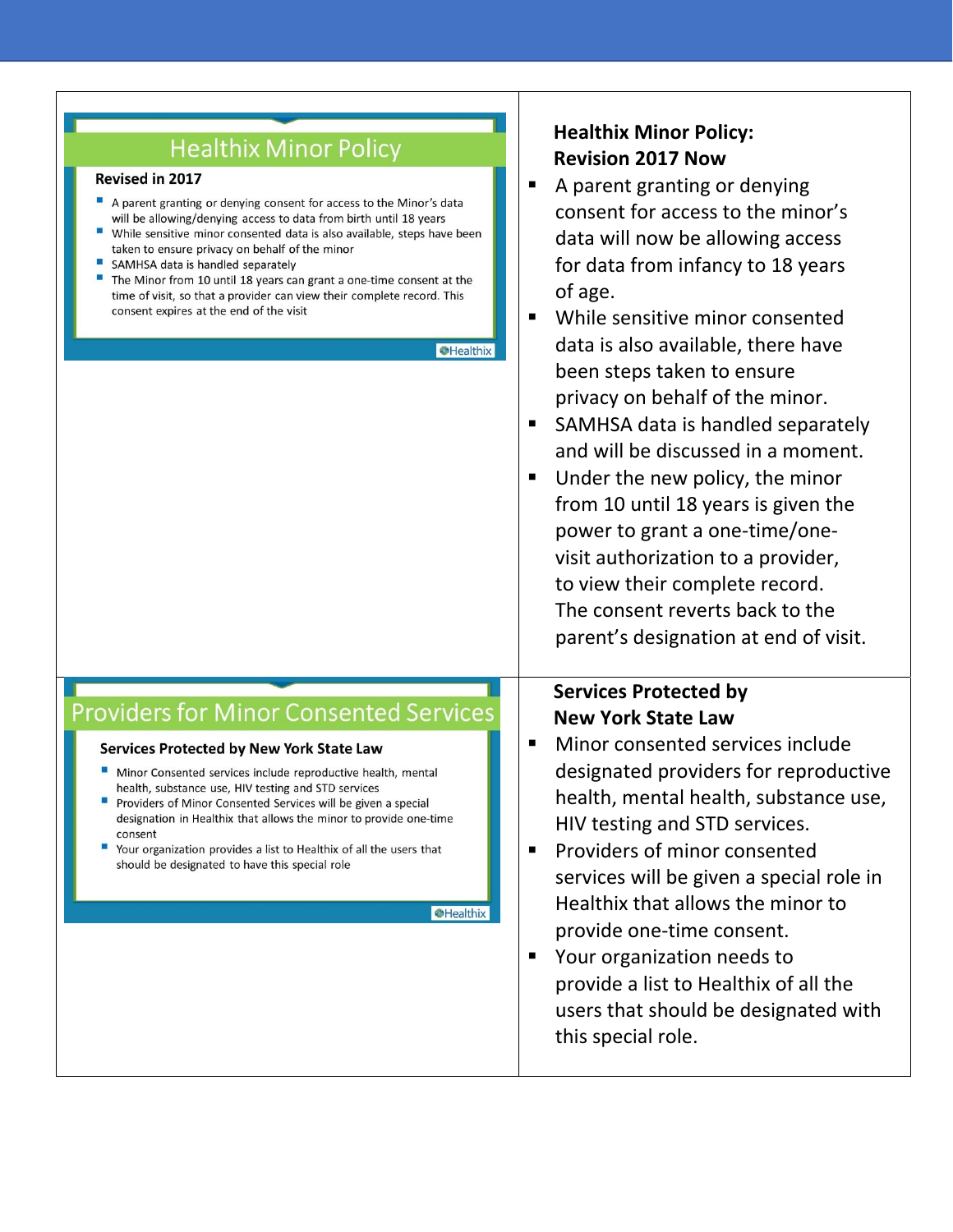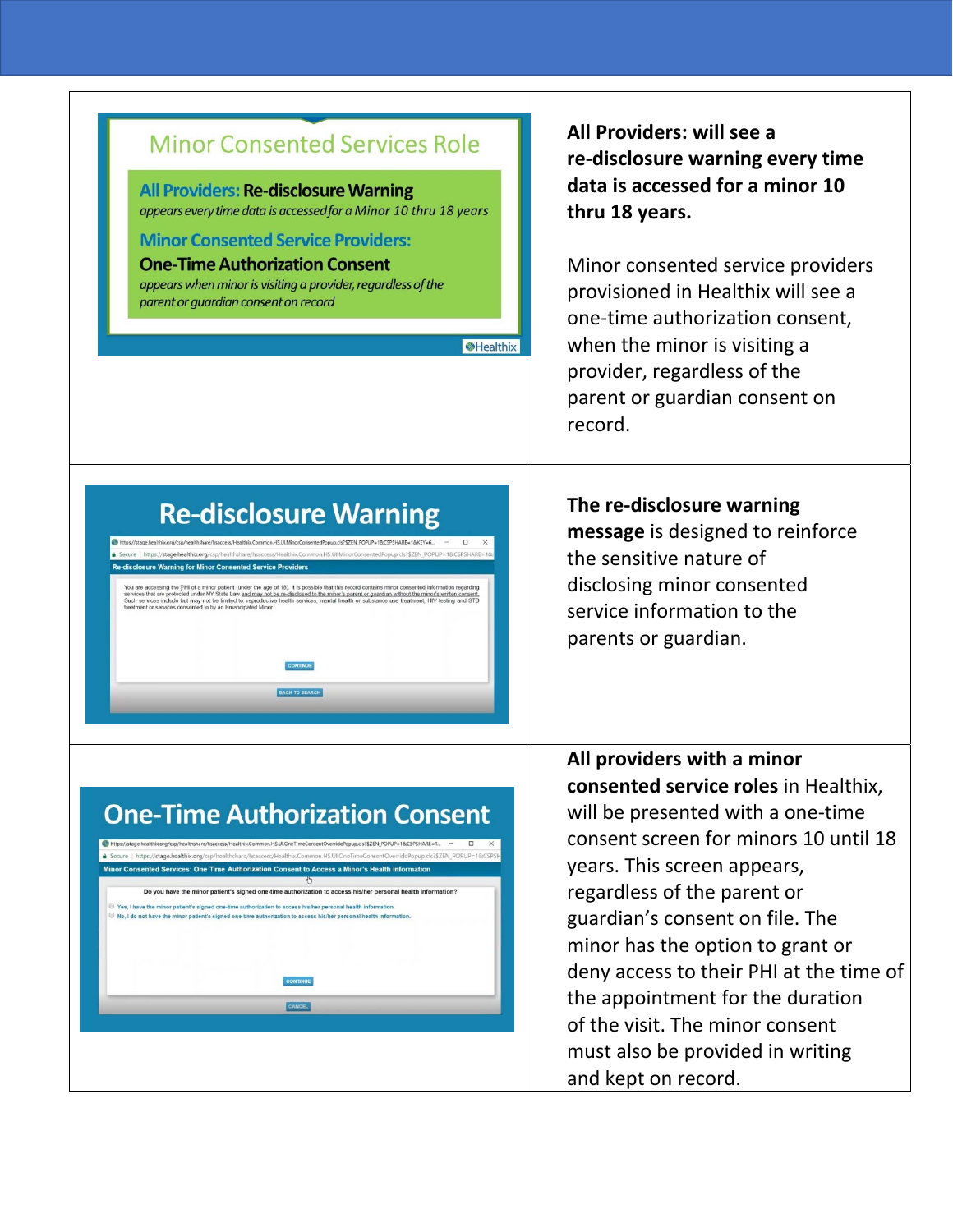## **SAMHSA Data**

The Substance Abuse and Mental Health Service Administration or SAMHSA mandates information from a treatment facility only be exchanged with the permission of the patient.

#### Therefore:

**Parents** 

If the minor provides an affirmative one-time authorization consent, the practitioner will be able to view any and all SAMHSA data in Healthix

**S**Healthix

**AHLANN** 

Re-disclosure Warning

appears when accessing

data for those

10 until 18vrs

**O**Healthix

**SAMHSA Data** has its own pop‐up that will appear. The Substance Abuse and Mental Health Service Administration (SAMHSA) mandates PHI from a treatment facility only be exchanged with the permission of the patient.

### **Therefore:**

**A few scenarios** 

Only, if the minor provides an affirmative one‐time consent, will the practitioner be able to view SAMHSA data from all Healthix Participants.

# **A Few Scenarios**

1: All Providers Accessing Minor Data

Grant "YES"

**Consent for all** Children

Data **Flows** 

roviders

9

Æ

**In this first scenario** – the parents have granted consent for their four children ages 3 to 16 years of age.

Because the parents have granted consent, this information flows to providers. A re‐disclosure warning appears when data is accessed for minors 10 until 18 years of age. No SAMHSA data will be displayed.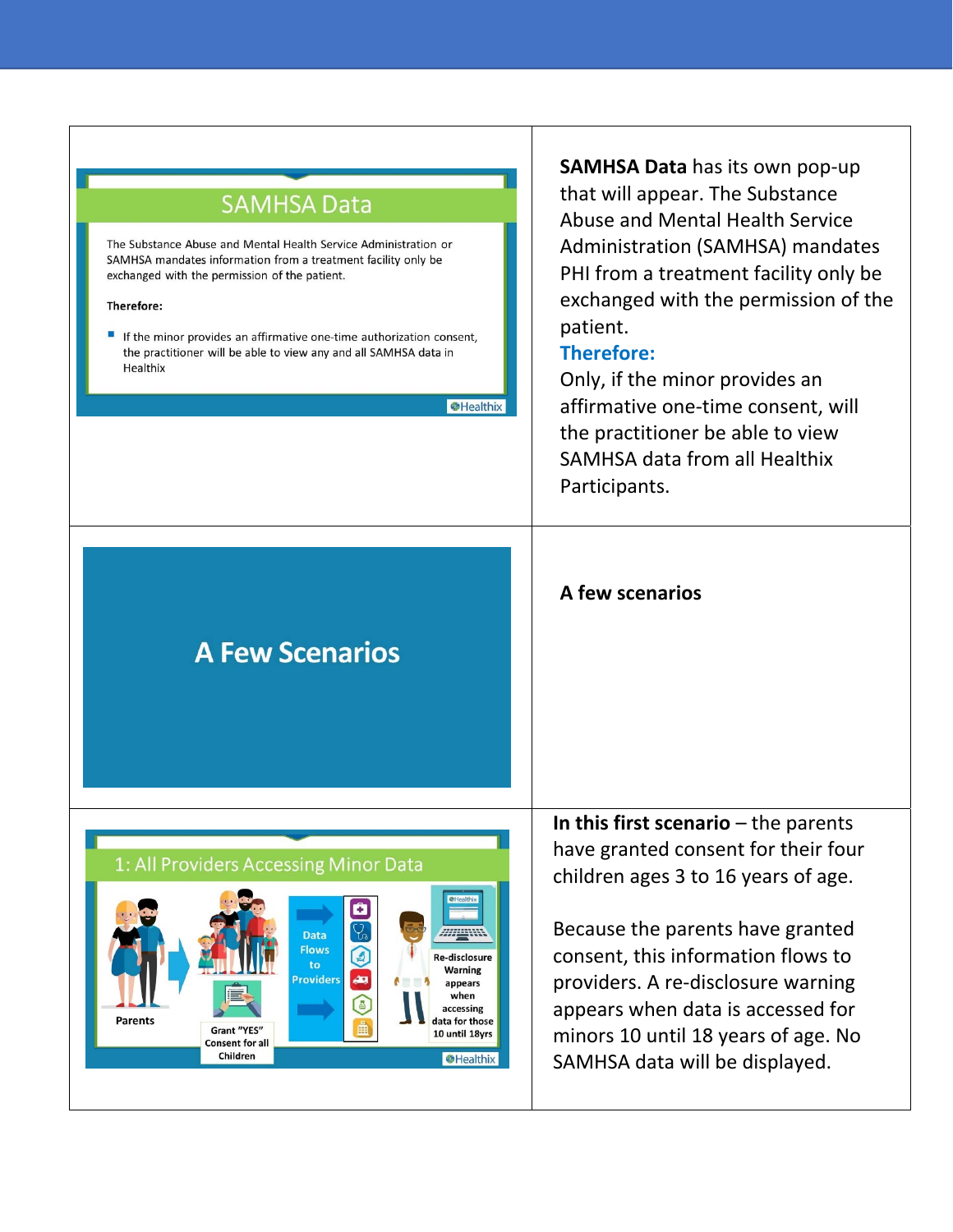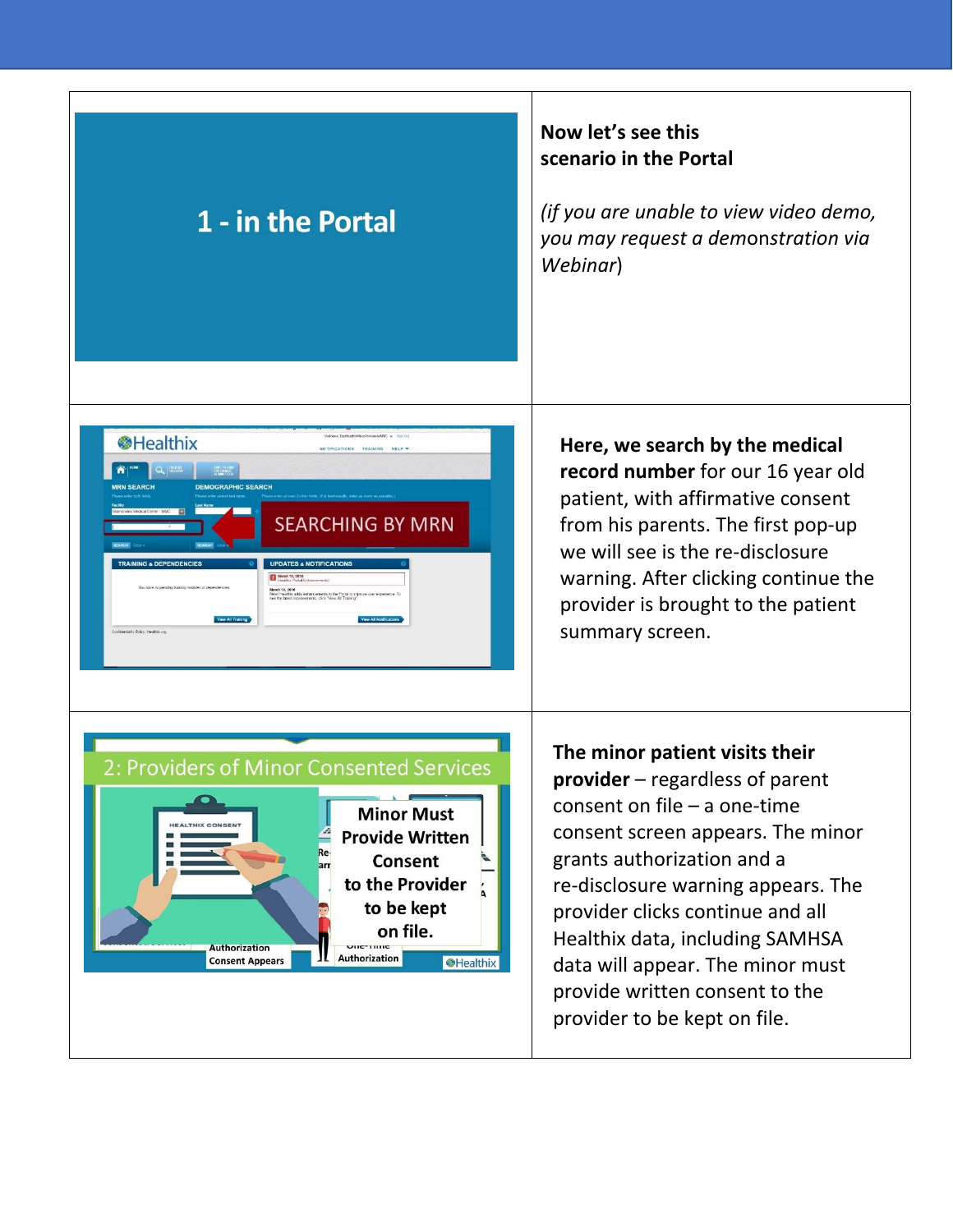# 2 - in the Portal

## **Now let's see this scenario in the Portal**



**In this case,** since the physician is designated as a minor consented provider in Healthix, and the appointment is with their 16 year old patient, regardless of the  $parent - a$  one-time consent screen will appear. The minor can grant or deny consent. Here, they grant consent and the provider clicks continue. Now the re‐disclosure screen appears, again clicking continue, the final SAMHSA warning appears, and then the provider is brought to the patient summary screen with all Healthix data, including SAMSHA information.